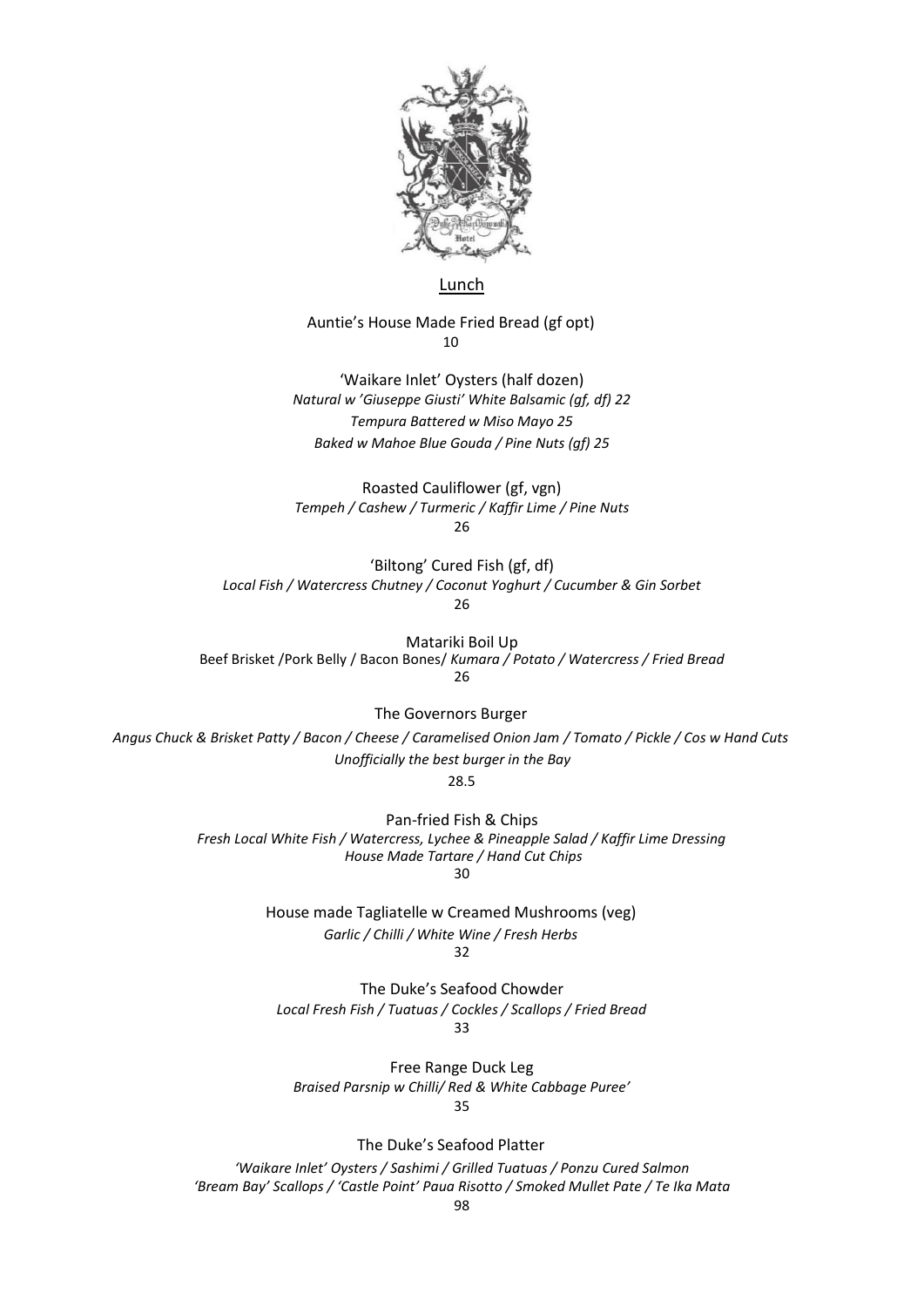

### Dinner Entrees

Auntie's House Made Fried Bread (gf opt) 10

Waikare Inlet Oysters (half dozen) *Natural w ''Giuseppe Giusti'' White Balsamic (gf, df) 23 Tempura Battered w Miso Mayo 26 Baked w Mahoe Blue Gouda / Pine Nuts (gf) 25*

House Made Coconut & Macadamia 'Cheese' (gf, vgn) *Chives / Dill Pickled Vegetable / Pecan Crumb / Sesame Cracker* 21

Northland Sashimi w Nam Jim Dressing (gf, df) *Fresh Local Fish / Garlic / Ginger / Palm Sugar / Citrus / Peanuts / Crispy Shallots* 22

> Stuffed Foveaux Strait Calamari (gf opt, df) *Chorizo / Rice / Courgette / Red Wine / Fried Bread Croutons* 22

Venison Tartare (gf opt, df) *Sherry Vinegar / Egg Yolk / Capers / Gherkins / Shallots / Kumara Crisp*  22.5

> The Duke's Seafood Chowder *Local Fresh Fish / Tuatua / Cockle / Scallop / Fried Bread* 23

Te Mana Lamb Cutlets (gf, df opt) *Pumpkin Puree' / Goats Cheese / Roasted Pumpkin / Mint Oil* 23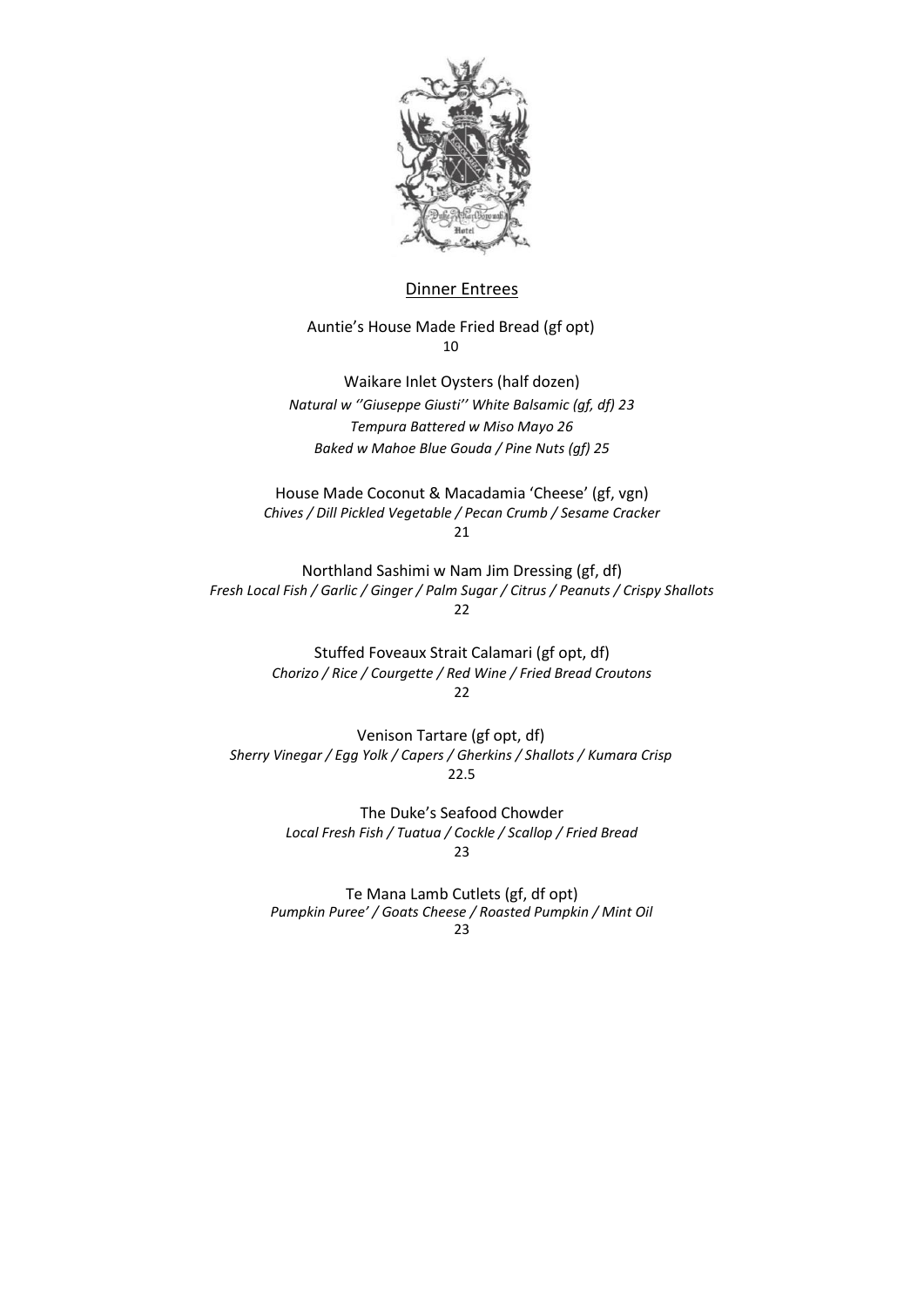

### Dinner Mains

Roasted Cauliflower (gf, vgn) *Tempeh / Cashew / Turmeric / Kaffir Lime* 26

House made Tagliatelle w Creamed Mushrooms (veg) *Garlic / Chilli / White Wine / Fresh Herbs* 32

> Free Range Duck Leg *Braised Parsnip/ Red & White Cabbage Salsa* 35

Slow Cooked BBQ Pork Belly *Coriander / Black Pepper / Miso / Green Apple Salsa Verde / Parsnip / Macadamia*  37

> Pan-fried Market Fish (gf, df opt) *Roasted kumara / Beurre Blanc / Goma Wakame Puree'* 39

Grass Fed 'Speckled Park' Steak (gf, df opt) 200g Eye Fillet **or** 250g Scotch *Purple Kumara Puree' / Baby Carrot & Avocado Salsa / Blueberry Jus* 43

The Duke's Seafood Platter *'Waikare Inlet' Oysters / Sashimi / Grilled Tuatuas / Ponzu Cured Salmon* 'Bream Bay' Scallops / 'Castle Point' Paua Risotto / Smoked Mullet Pate / Te Ika Mata 98

#### **Sides**

Hand Cut Chips (v) 10

Steamed Seasonal Vegetables w Garlic Butter (gf, df opt, v) 11

Roasted Potatoes / Bacon / Parmesan (gf, v opt) 12

Coleslaw / Green Apple / Hazelnuts / Mint / Ricotta & Ginger Dressing (v, gf) 12

Romaine Hearts Salad / Granny Smith Apple / Balsamic / 'Clevedon' Marinated Feta (v, gf, df opt) 12

Green Bean Salad / Black Eyed Beans / Black Beans / Red Onion (gf, df, v) 12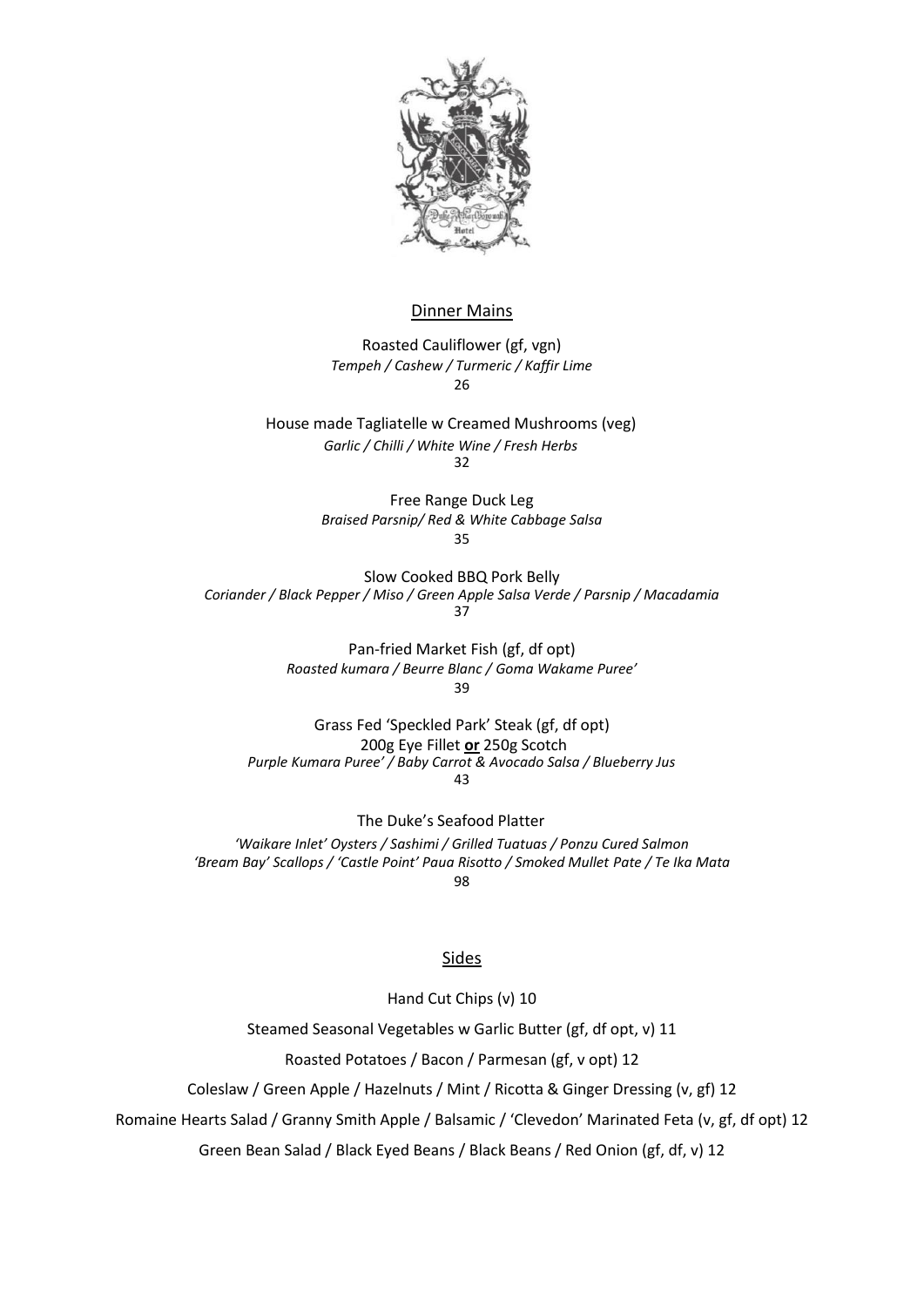

#### Dessert Menu

 Steamed Meringue (gf opt, df opt) *Basil & Lime Sorbet / Poached Pear / Biscuit / Suzette Sauce / Basil Oil*  15.5

Chocolate Brulee (gf opt) *Dulce De Leche Espuma / Chocolate Tuile / Hazelnut / Feijoa* 15.5

Berry Mille-Feuille *Vanilla Crème / Triple Sec / Kawakawa / Manuka Honey Filo Pastry / Pistachio* 15.5

> Charlie's Gelato Selection (gf opt, vgn opt) *w Biscuit Crumb* 14.5

The Duke Cheese Board (gf) *3 Northland Cheese's of your choice*

*Mahoe Blue Gouda*

*Mahoe Very Old Gouda* 

*Grinning Gecko Marore Washed Rind* 

*Belle Chevre Creamery Manaia Ma served with Local Honey / Artisanal Relish / House Made Seed Crackers*  32

> Single Cheese (gf) One cheese of your choice *Local Honey / House Made Seed Crackers*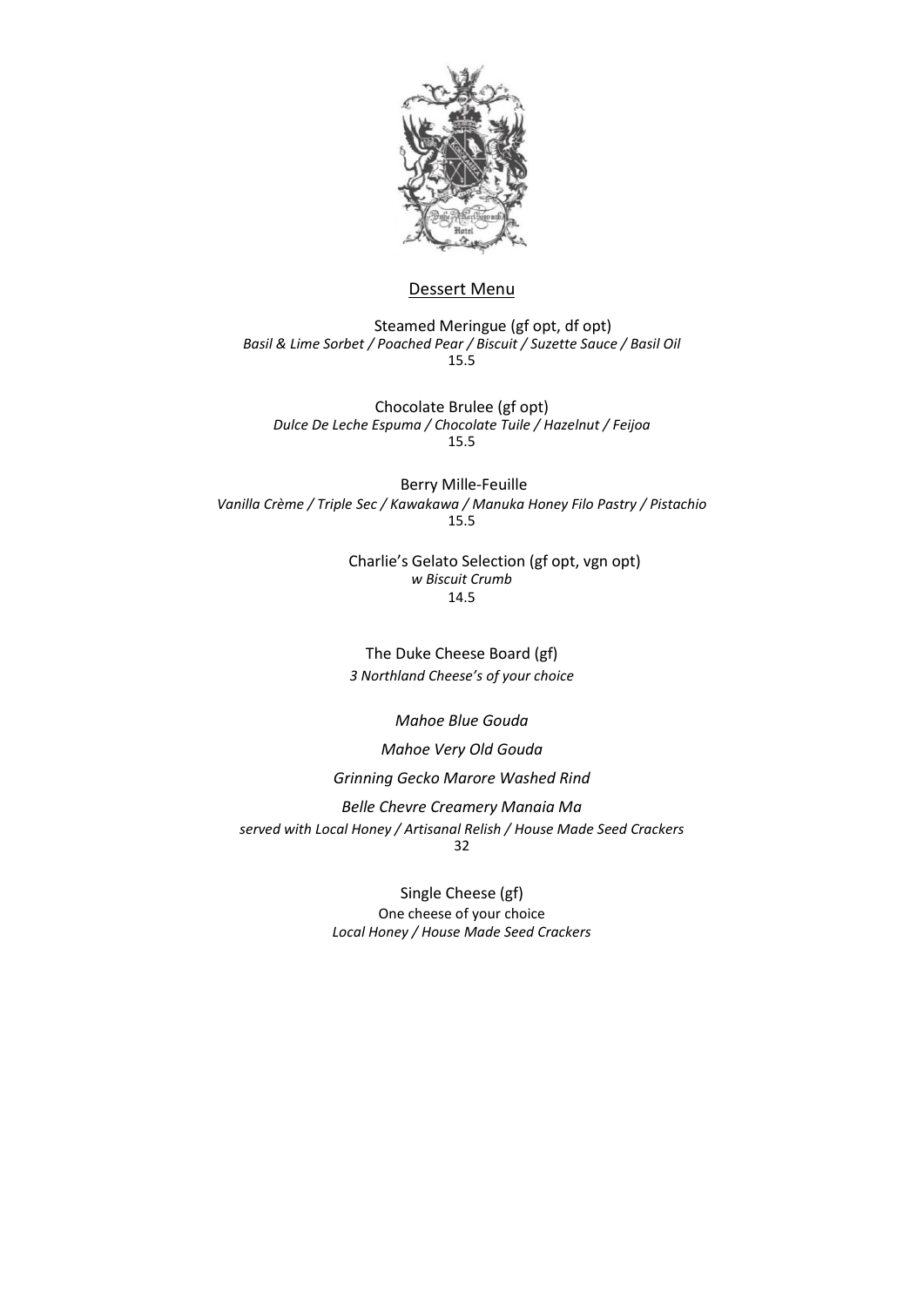

## Bar Snacks Menu

Auntie's House Made Fried Bread (gf opt) *w Butter*  10

> Hand Cut Chips (v) 10

Foveaux Strait Crispy Calamari (df) *w Takoyaki Sauce* 18

Northland Sashimi w Nam Jim Dressing (gf, df) *Fresh Local Fish / Garlic / Ginger / Palm Sugar / Citrus / Peanuts / Crispy Shallots* 23

> Waikare Inlet Oysters (half dozen) (gf, df) *Natural w ''Giuseppe Giusti'' White Balsamic*

23